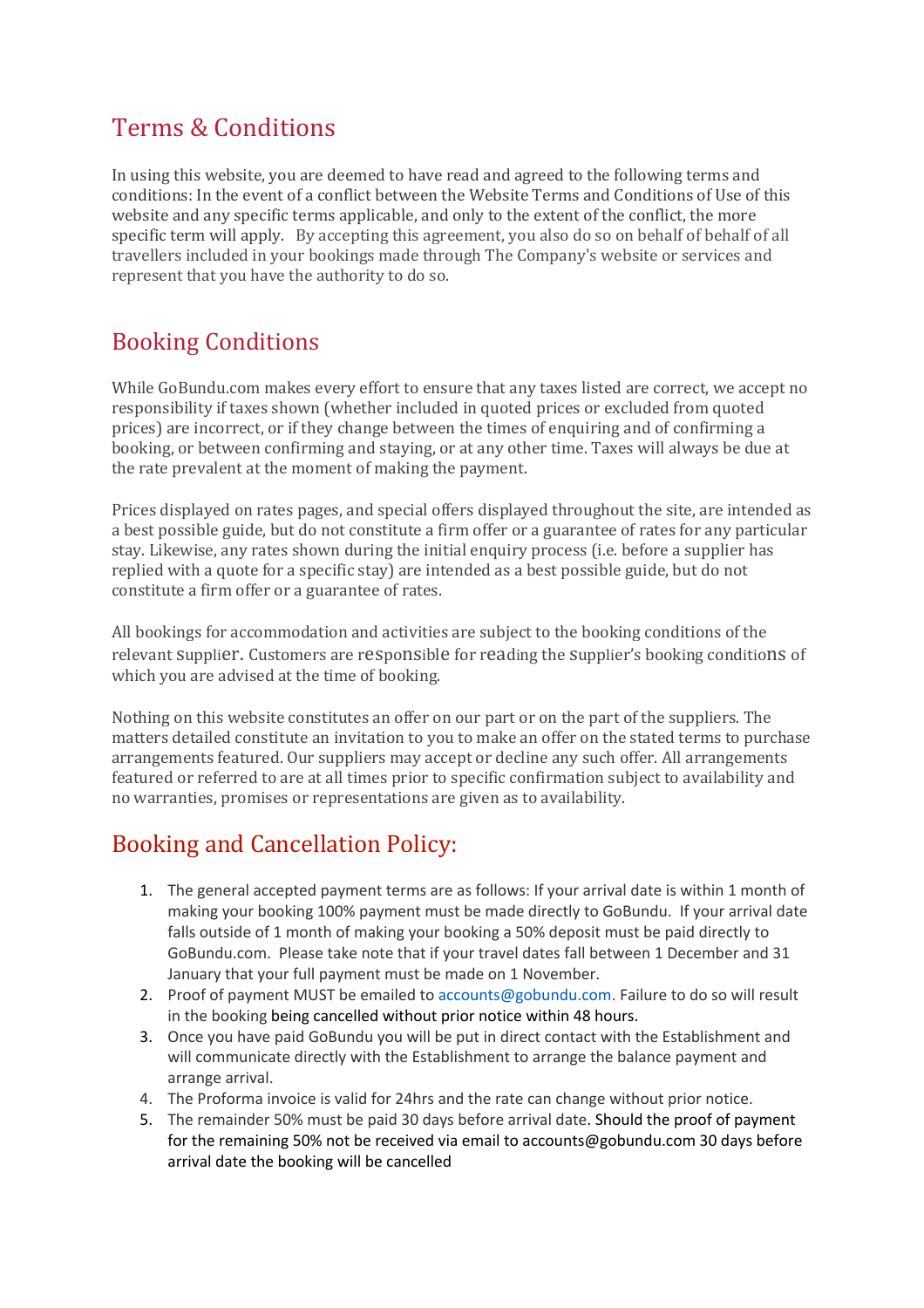- 6. There are 3 different cancelation policies that the Establishment chooses from. The cancelation policy chosen by a specific establishment is the cancellation policy that will apply to your booking. The Cancelation Policy that applies to a specific establishment is on the Establishment listing under the heading 'Cancelation Policy'
- 7. Note: some establishments will require a refundable "breakage" deposit.
- 8. All bank charges **(Cash Deposits, Credit cards and foreign payments)** will be for the guests own account. If GoBundu needs to do a foreign payment additional bank charges will reflect on your invoice above.
- 9. No bank charges are refundable.
- 10. If a credit card refund is required there is a R150 service fee charged.
- 11. GoBundu.com does not accept responsibility of the accommodation or trips featured on the site. If during the course of the holiday you have any reason for complaint or dissatisfaction you should contact the establishment manager or activity supplier in order that remedial action may be taken.
- 12. GoBundu commission is non refundable unless the flexible cancelation option is chosen.
- 13. Please note that if a South African resident makes a booking through GoBundu and wants to travel to any foreign country they need to provide us with the following detail as we need to submit a  $3^{rd}$  Party Information form to the Bank:
- 1. Copy of Passport (All travelers)
- 2. If flying, Air ticket number & Flight number & Name of exit Border & Destination country(ies) to be visited & Date of flight.
- 3. Business or Pleasure
- 4. Physical address (no proof required)
- 5. Contact numbers and email addresses

## Exclusion of Liability

Whilst Gobundu.com makes every effort to ensure the accuracy of the information published on Gobundu.com, we cannot be held responsible for any errors, omissions or changes that may have occurred. All recommendations, opinions expressed and prices regarding properties and/or destinations displayed on GoBundu.com are provided for guidance only. Personal descriptions have been written in good faith and are subjective. Services and facilities can be withdrawn at short notice and GoBundu.com does not accept any liability for the descriptions given. All views expressed are our own and individual opinions may differ

We do not accept responsibility for your direct dealings with the ultimate supplier of the accommodation/activities, once the introduction has been made. All accommodation/activities suppliers featured on GoBundu.com are themselves responsible for providing you with the final quote and booking conditions for your reservation.

GoBundu.com does not accept responsibility of the accommodation or trips featured on the site. If during the course of the holiday you have any reason for complaint or dissatisfaction

It is the traveler's own responsibility to obtain valid visas (if necessary) and comply with all local health and custom requirements applicable to the place visited.

GoBundu.com is an agent of each of its suppliers to the extent that we may charge a nonrefundable deposit or recover cancellation charges on behalf of a supplier. Otherwise, GoBundu.com is an independent contractor and nothing on this website shall be construed to imply that there is any relationship between it and any of the suppliers whose accommodation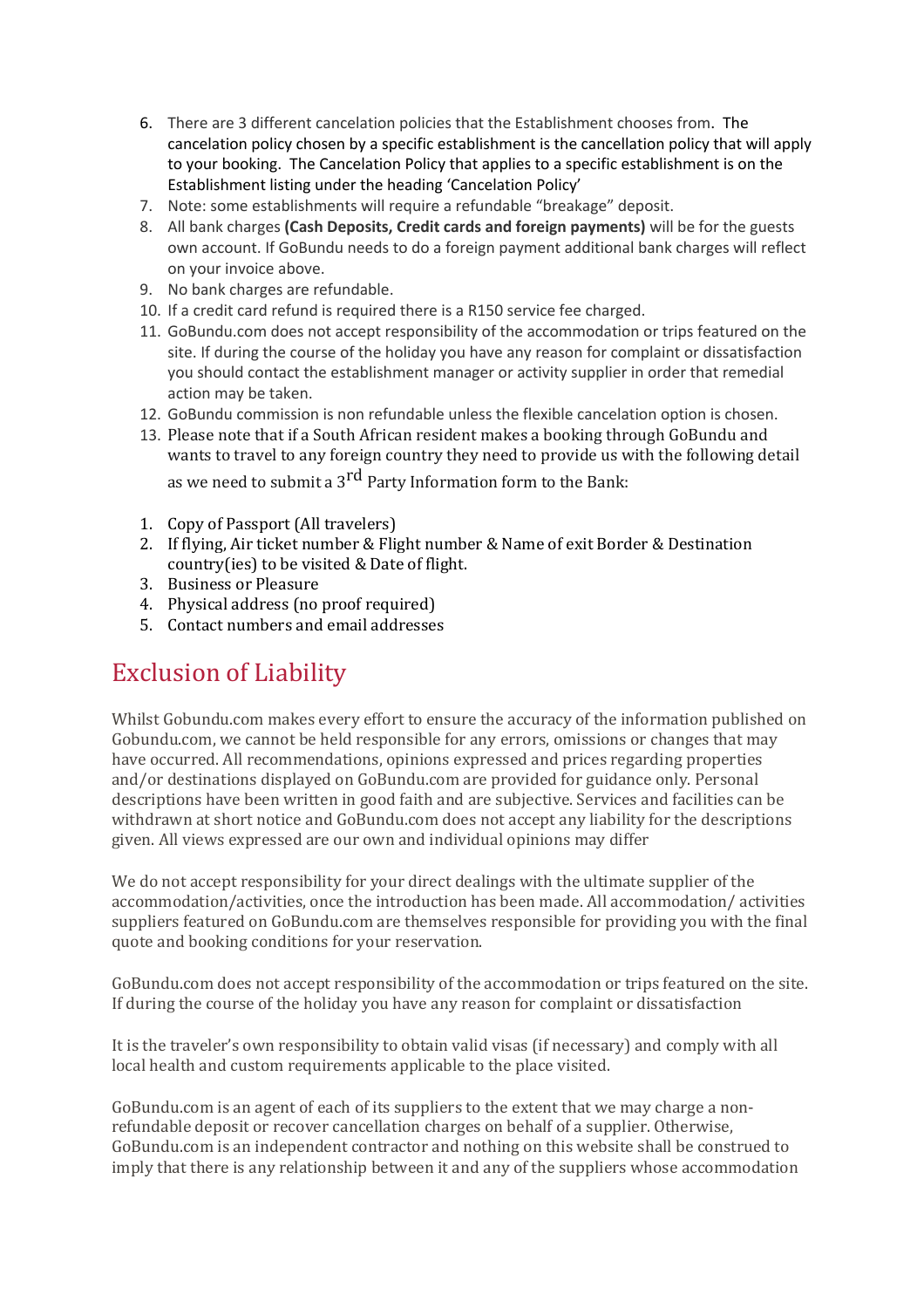or products are contained or referred to in this website. We do not accept liability for any loss or damage or other sum or claim of any nature whatsoever (direct, indirect, consequential or other) which arises, directly or indirectly, in connection with this website including, for the avoidance of doubt and not by way of limitation, any use of any information or material contained in this website or any inability to access or use this website.

GoBundu.com contains links to third party sites. However, we do not control such web sites and are not responsible for their content.

While GoBundu.com makes every effort to ensure that any executable material available to be downloaded from GoBundu.com"s websites free of any virus, it cannot guarantee that the material is free from any or all viruses. GoBundu.com is not responsible for any loss or damage caused by the executable material and potentially malicious code contained therein.

If the use of any information or material on this website is unlawful in any jurisdiction (because of your nationality, residence or for some other reason), that information or material is not offered. If you are outside the Republic of South Africa you must satisfy yourself that you are lawfully able to use any such information and materials. We accept no liability, to the extent allowed by the law, for any costs, losses or damages resulting from or related to the access or attempted access of any information or materials by anyone outside the Republic of South Africa. 

### Disclaimer

Use of a swimming pool, at the accommodation you stay at, and the associated amenities and facilities is strictly at own risk. GoBundu Dot Com does not accept any liability whatsoever for any injury or death of any trespassers, licensees, invitees or the loss or destruction of or damage to any property arising from the use of the swimming pool and the associated amenities and facilities, regardless of the cause thereof.

## Copyright

The copyright and all other rights in all of the material on this site are owned by GoBundu.com or the material is included with the permission of the rights owner. As a visitor to this site, you may copy material on this site for your own private or domestic purposes, but copying for any commercial or business use is strictly prohibited.

Unless otherwise stated, all right, title, interest, and ownership (including all rights under all copyright, patent, and other intellectual property laws) in, to or of this web site are the sole property of or will vest in GoBundu.com or a third party licensor. All moral rights are reserved.

Trademarks. GoBunu.com's logo and sub-logos, marks, and trade names are the trademarks of GoBundu.com and no person may use them without permission. Any other trademark or trade name that may appear on this web site or other marketing material of GoBundu.com is the property of its respective owner.

### Restrictions on Use of Website:

Framing. No person, business, or website may frame this website or any of the pages on this website, or use any other framing technique to enclose any portion or aspect of the website, or mirror or replicate any portion of the website;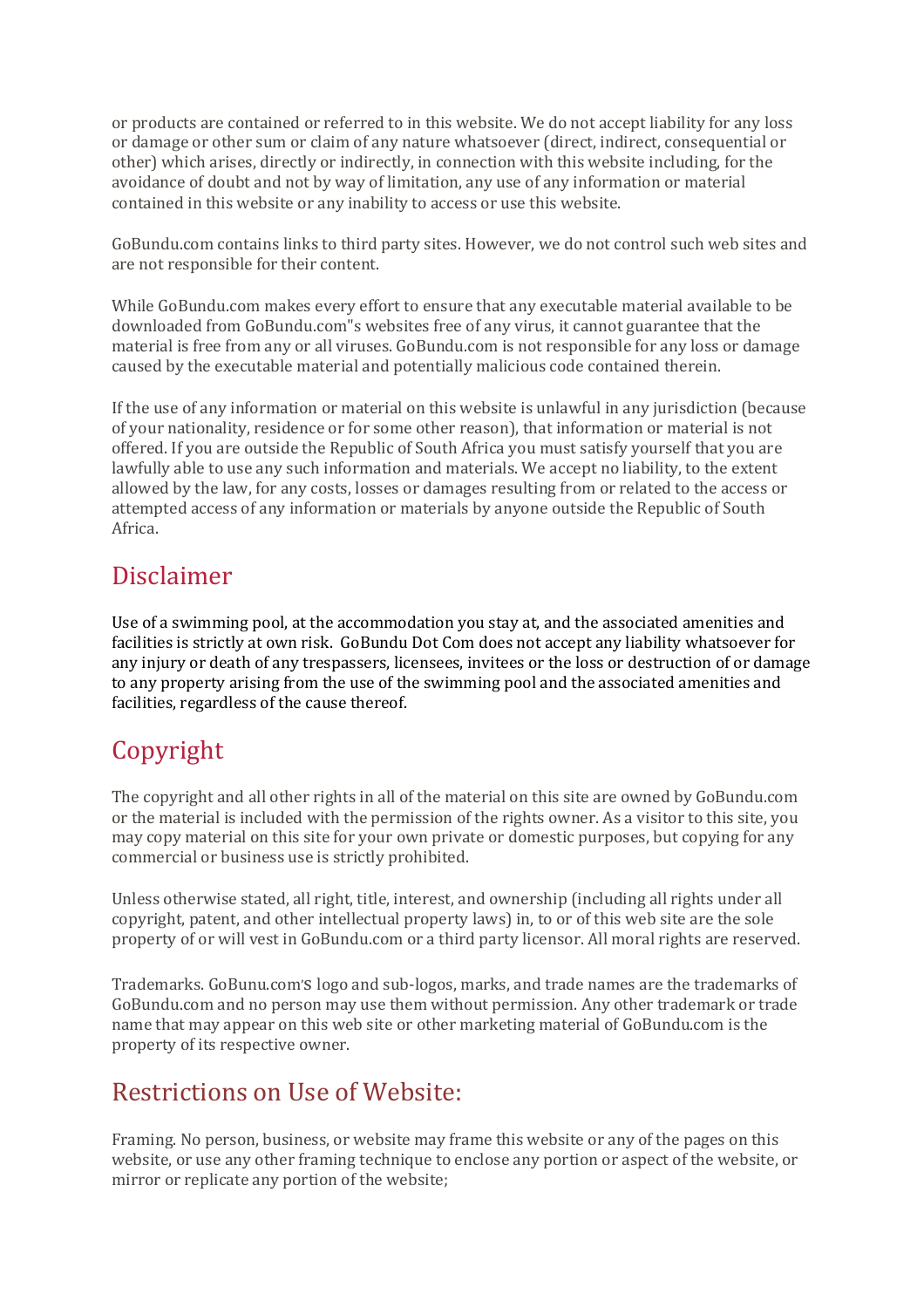Linking. We prohibit 'deep linking' to any other pages in a manner that would incorrectly suggest endorsement or support of GoBundu.com or suggests you are the owner of any intellectual property belonging to GoBundu.com.

Spiders and Crawlers. No person, business, or web site may use any technology (including spiders or crawlers) to search and gain any information from this website.

You specifically may not:

- 1. Modify, translate into any language or computer language, or create derivative works from, any content or any part of this website;
- 2. Reverse engineer any part of this website;
- 3. Copy, reproduce, upload, post, display, republish, distribute, transmit, any part of the content in any form whatsoever;
- 4. Use the website other than to make legitimate reservations or bookings;
- 5. Use the website to make any false, fraudulent or speculative reservation, or any reservation in anticipation of demand:
- 6. Disguise the information transmitted through the website;
- 7. Sell, offer for sale, transfer, or license any portion of the website in any form to any third parties:
- 8. Use or access the website in any way that, in our reasonable judgment, adversely affects the performance or function of the website, or any other computer systems or networks used by SafariNow.com other website users:
- 9. Upload or transmit to the website or use any device, software or routine that contains viruses, Trojan horses, worms, time bombs, or other computer programming routines that may damage, interfere or attempt to interfere with, intercept, the normal operation of our website, or appropriate the website or any system, or take any action that imposes an unreasonable load on our computer equipment, or that infringes upon the rights of a third party;
- 10. Use any device, software, or routine that interferes, or attempts to interfere, with the normal operation of our website, or take any action that impose an unreasonable load on our equipment; or
- 11. disguise the origin of the information transmitted through the website.

#### Force Majeure

Neither party shall be liable to the other for any failure to perform any obligation under any Agreement which is due to an event beyond the control of such party including but not limited to any Act of God, terrorism, war, Political insurgence, insurrection, riot, civil unrest, act of civil or military authority, uprising, earthquake, flood or any other natural or man made eventuality outside of our control, which causes the termination of an agreement or contract entered into, nor which could have been reasonably foreseen. Any Party affected by such event shall forthwith inform the other Party of the same and shall use all reasonable endeavors to comply with the terms and conditions of any Agreement contained herein.

### Covid-19 Regulations and Restrictions

Please be aware that restrictions and alert levels are subject to change per evolving Governmental directives, this relates to the South African Government directives as well as the Mozambique Government directives. We recommend checking the official website: https//sacroronavirus.co.za/